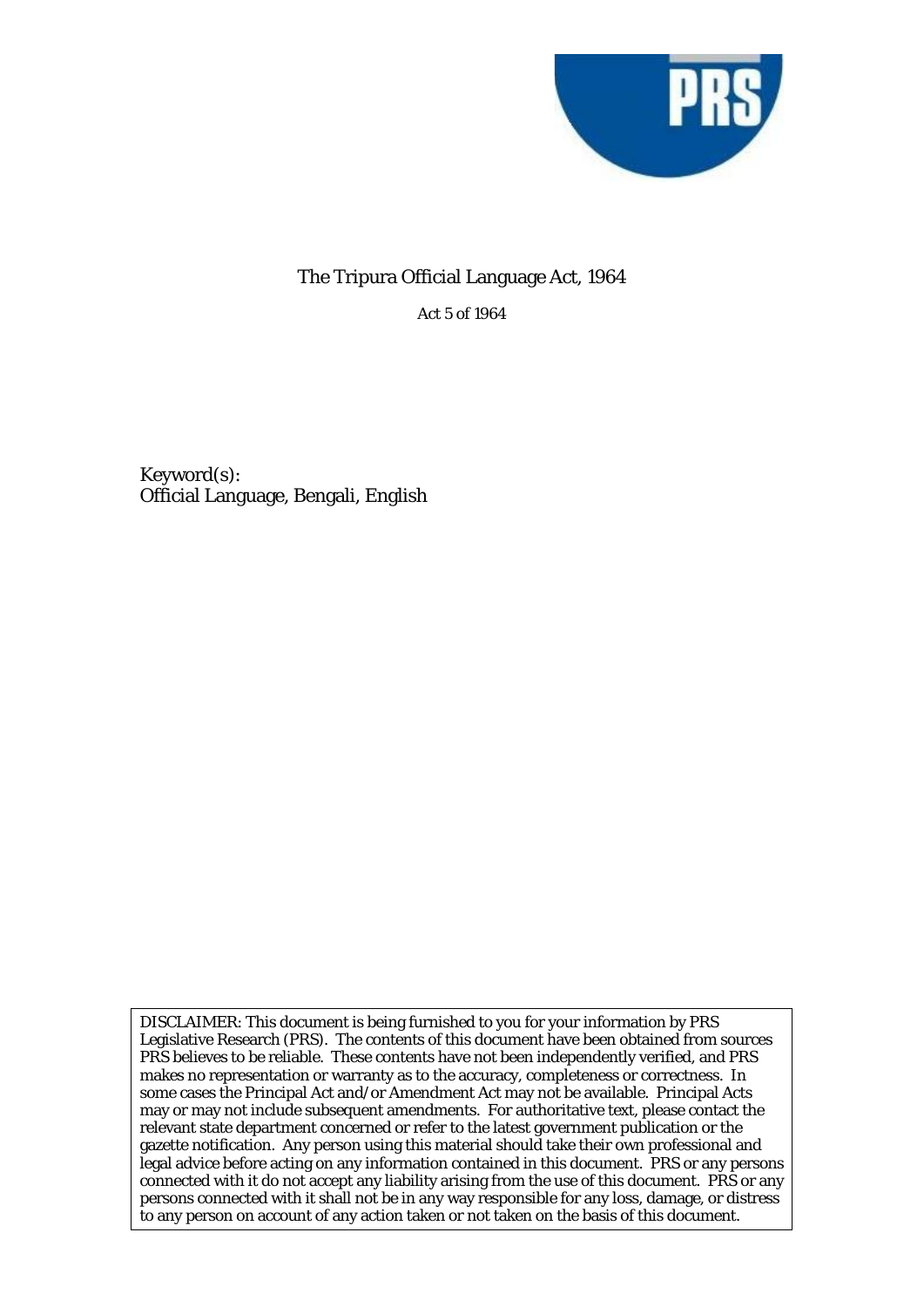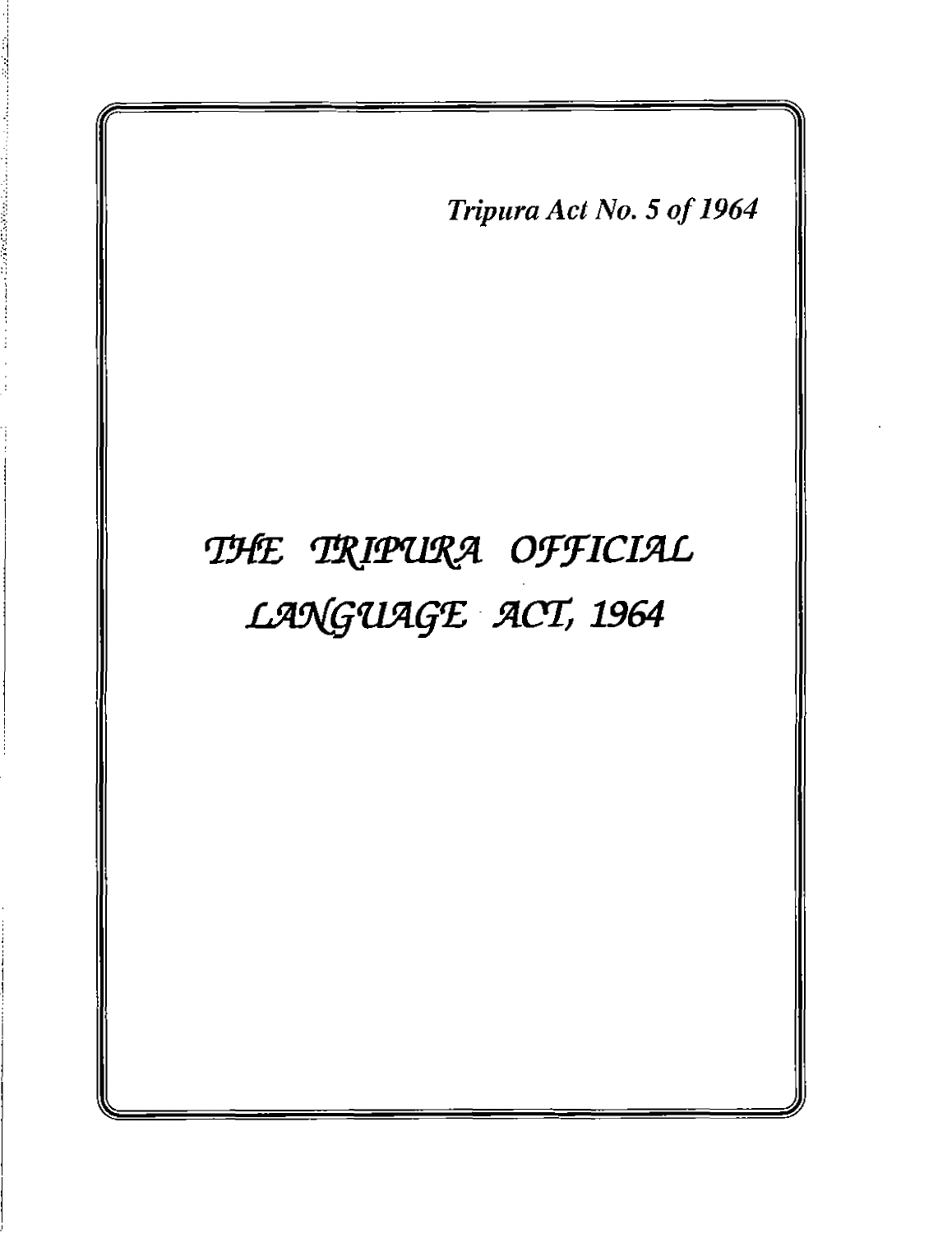## Tripura Act No. 5 of 1964 THE TRIPURA OFFICIAL LANGUAGE ACT, 1964  $(Act No. 5 of 1964)$ **AN**

## **ACT**

to provide for the adoption of the Bengali language as the language to be used for the official purposes of the Union Territory of Tripura including purposes of legislation.

Be it enacted by the Legislative Assembly of Tripura in the Fifteenth Year of the Republic of India as follows :-

This Act may be called the Tripura Official Language  $\mathbf{1}$ Short title  $(1)$ and extent. Act. 1964.

> It extends to the whole of the Union Territory of Tripura.  $(2)$

With effect from such date as the 'IState Government may, by  $2<sub>1</sub>$  $(1)$ notification in the Official Gazette, appoint in this behalf, <sup>2</sup>[the Bengali language and the Kak-Barak language] shall, subject to the provisions of section 34 of the Government of Union Territories Act, 1963, be the language to be used for all or any of the official purposes of the <sup>3</sup>[State of Tripura, and different dates may be appointed for different official purposes or for different areas in the <sup>4</sup> State of Tripura:

Provided that the issue of any such notification shall be without prejudice to the use of any language other than the Bengali language which is authorised by or under any law for the time being in force to be used for any purpose in any of the civil or criminal courts within the <sup>5</sup> State of Tripura.

Notwithstanding the issue of any notification under sub- $(2)$ section  $(1)$ .

> the English language may continue to be used, in addition  $(a)$ to the Bengali language, for those official purposes within the <sup>6</sup>State of Tripura for which it was being used

**Language to** be used for official purposes of the Union **Territory of** Tripura. 20 of 1963.

ą

<sup>1.</sup> Substituted by the North-Eastern Areas (Reorganisation) (Tripura) Aduptation of Laws Order. 1973, w.e.f. 21, 1, 1972.

<sup>2.</sup> Substituted by the Tripura Official Language (Amendment) Act, 1979, w.e.f. 19, 5, 1979.

<sup>3.</sup> Substituted, ibid.

<sup>4.</sup> Substituted, ibid.

<sup>5.</sup> Substituted, ibid.

<sup>6.</sup> Substituted, ibid.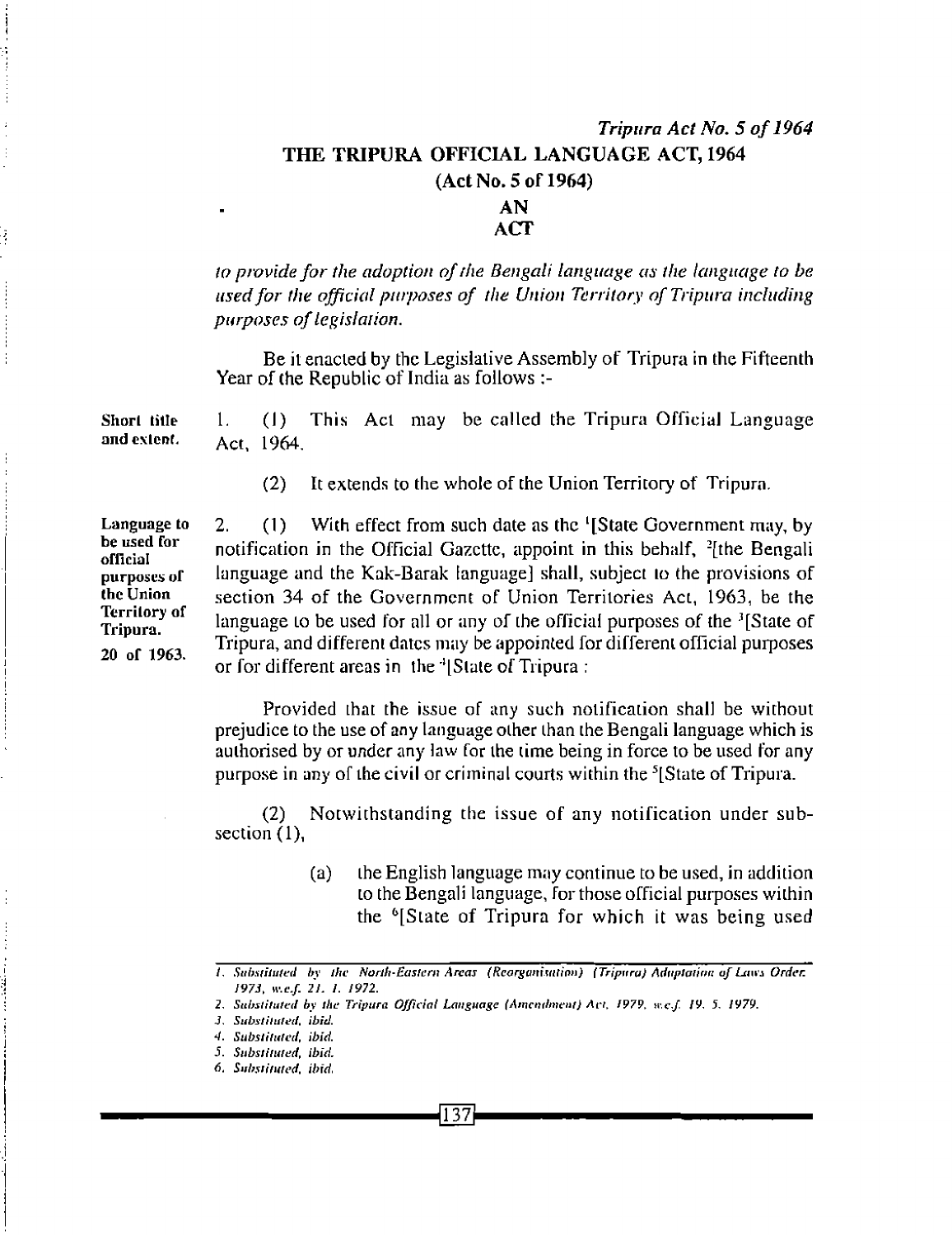immediately before the issue of such notification; and

the language for the time being authorised for use in the  $(b)$ Union for official purposes shall be the official language for purposes of communication by the Government of Tripura with the Government of India or the Government of any State or any other Union Territory.

3. With effect from such date as the Administrator may, by notification in the Official Gazette, appoint in this behalf, <sup>1</sup>[the Bengali language and the Kak-Barak language shall, subject to the provisions contained in the proviso to section 35 of the Government of Union Territories Act, 1963, be the language to be used -

Language to be used in **Bills. Acts** elc. 20 of 1963.

- $(a)$ in all Bills to be introduced, or amendments thereto to be moved, in the Legislative Assembly of the <sup>2</sup>[State of Tripura;
- $(b)$ in all Acts passed by the Legislative Assembly of the <sup>3</sup>[State of Tripura; and
- in all orders rules, regulations or bye-laws issued under  $(c)$ any law made by the Legislative Assembly of the 'State' of Tripura;

Provided that different dates may be appointed in respect of different matters referred to in clauses  $(a)$ ,  $(b)$  and  $(c)$ 

1. Substituted by the Tripura Official Language (Amendment) Act. 1979, w. e. f. 19. 5, 1979,

138

<sup>2.</sup> Substituted by the North-Eastern Areas (Reorganisation) (Tripura) Adaptation of Laws Order. 1973, w.e.f. 21, 1, 1972,

J. Substituted, ibid.

<sup>4.</sup> Substituted, ibid.